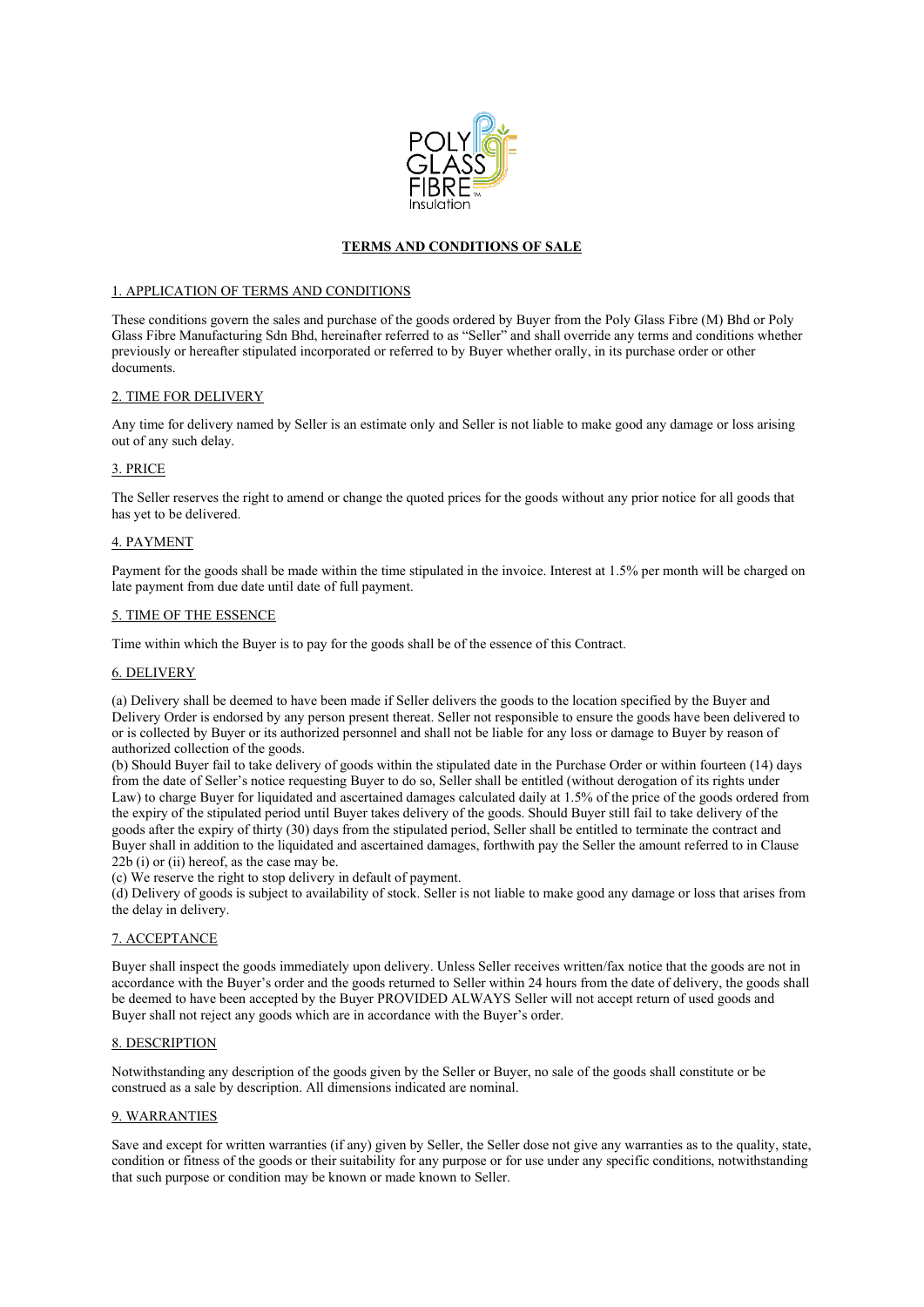

# **TERMS AND CONDITIONS OF SALE**

#### 10. LIABILITIES

In the event of any default on the Seller's obligation in the supply of goods, the Seller shall only be liable for any direct loss and damage suffered whether for defects or delay, provided always that Seller's liability for all claims shall not exceed the maximum amount of 10% of the good supplied excluding any transportation charges.

### 11. DEFECTS

Save and except as notified pursuant to Clause 7 above, Seller shall be under no liability to Buyer either in contract or tort for loss, injury or damage sustained by Buyer or any third party by reason of defects in the goods whether latent or otherwise but Buyer will keep Seller indemnified against any such claim.

## 12. TITLE

Title to the goods remains vested in Seller until Seller receives the full purchase price. If such payment is overdue, the Seller may without prejudice to any other rights sue for the purchase price, recover or re-sell the goods and the Buyer rants the Seller, its servants/agents the right and/or licence to enter the Buyer's premise and/or any other premise where the goods are store. It any of the goods are sold by Buyer before title has passed to Buyer, Buyer shall hold the proceeds of sale and all rights against purchasers in trust for Seller.

#### 13. RISK

Risk passed to Buyer upon delivery of goods to Buyer.

#### 14. DEFAULT

If Buyer fails to pay Seller on due date, commits a breach of any of its obligation herein, becomes insolvent or commits an act of bankruptcy, Seller may without prejudice to its other rights and without giving any notice suspend/cancel further deliveries, stop any delivery in transit under this Contract or any other contracts and /or limit/cancel the Buyer's credit as to time and/ore amount for executed, executory or future orders, and/or request for securities or guarantees. Seller shall not be liable to Buyer for any damages which Buyer may suffer or incur by reason thereof.

#### 15. CANCELLATION OF CREDIT

Notwithstanding anything herein contained, Seller reserves the right to limit/cancel the credit of the Buyer as to time and/ore amount without giving any reason thereof and to demand full settlement immediately of all sums that may be owing by Buyer notwithstanding that the credit period has not expired.

## 16. FORCE MAJEURE

Seller shall not be liable to Buyer for failure to deliver the goods by reason of any breakdown of plants, fire explosion, Act of God, or outbreak of hostilities, national emergency, industrial dispute, supply chain disruption, shortage of labour, raw materials, energy or any other causes beyond Seller's control and which Seller is unable to prevent by the exercise of reasonable diligence, whether of the class of causes enumerated herein or not.

#### 17. APPROPRIATION OF PAYMENT

All payment received from the Buyer will be applied towards settlement of the Buyer's oldest debts comprising of the earliest invoices, debit notes (including debit notes for overdue interest) and other charges howsoever arising Provided Always Seller may appropriate any payments towards account of interest before principal in respect of any debt as the Seller shall in its absolute discretion deem fit.

### 18. STATEMENT OF ACCOUNTS

All amounts stated in the invoices and statement of accounts of Seller shall be conclusive of the amounts due and owing by Buyer to Seller and shall be binding against Buyer in any legal proceedings.